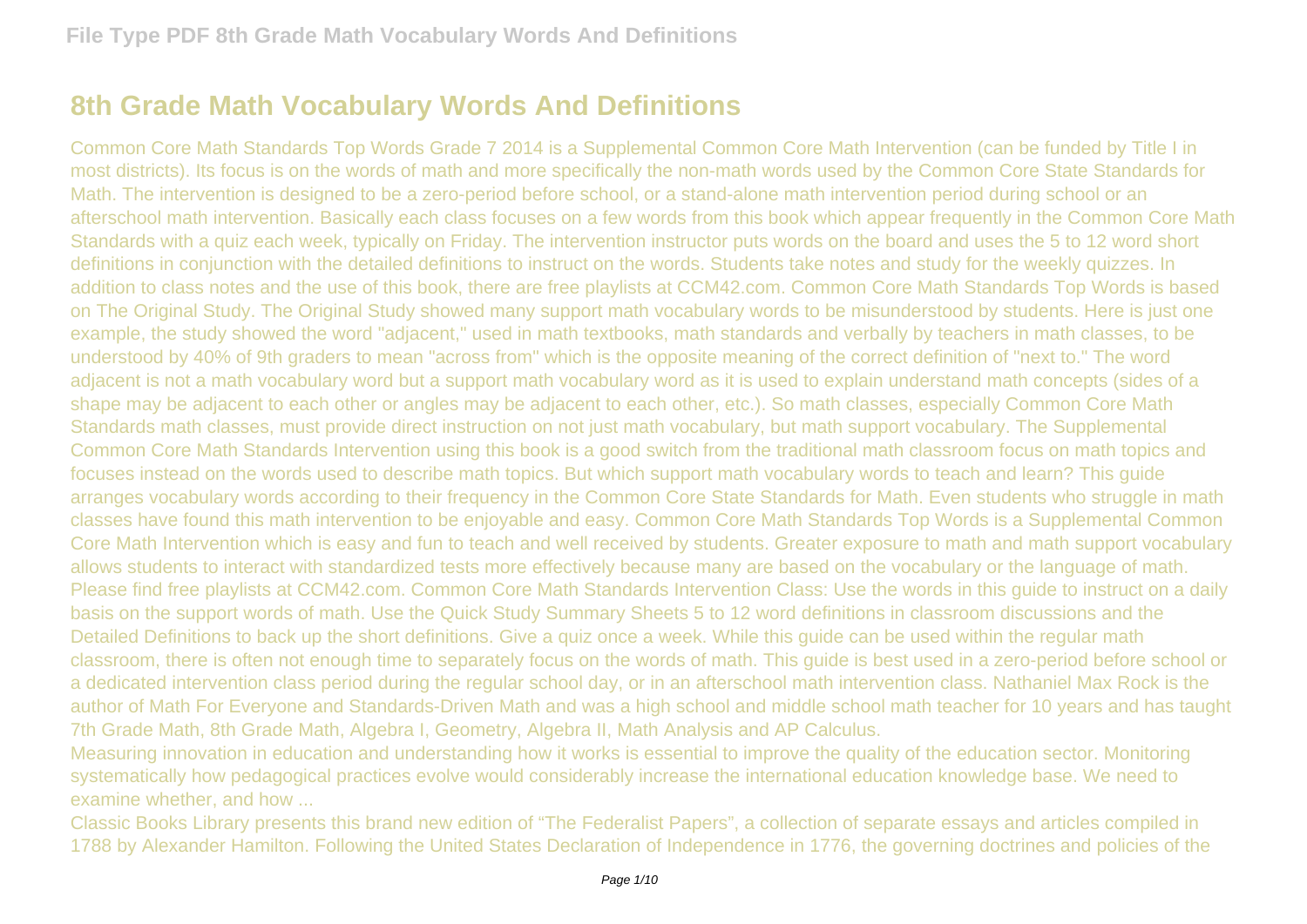## **File Type PDF 8th Grade Math Vocabulary Words And Definitions**

States lacked cohesion. "The Federalist", as it was previously known, was constructed by American statesman Alexander Hamilton, and was intended to catalyse the ratification of the United States Constitution. Hamilton recruited fellow statesmen James Madison Jr., and John Jay to write papers for the compendium, and the three are known as some of the Founding Fathers of the United States. Alexander Hamilton (c. 1755–1804) was an American lawyer, journalist and highly influential government official. He also served as a Senior Officer in the Army between 1799-1800 and founded the Federalist Party, the system that governed the nation's finances. His contributions to the Constitution and leadership made a significant and lasting impact on the early development of the nation of the United States.

The concept that it is important for students to learn how to read the language of mathematics is promoted. Most mathematics teachers neither have the knowledge nor feel the responsibility to develop reading skills in their students. The materials in this document are viewed to be of sufficient variety and potential for making important improvements in mathematics classrooms. The teaching ideas are based on the well-accepted notion that learning results from interest in a subject. Providing that interest, through readiness, is considered the key. Individual chapter titles are: (1) The Reading Phase of Mathematics; (2) The Instructional Framework; (3) The Structured Overview; (4) The Development of Mathematics Vocabulary; (5) The Dilemma of Word Problems; (6) The Readability of Mathematics Materials; and (7) Concluding Remarks. Additional Mathematics/Reading Resources - Teacher Focus; Recreational/Supplementary Resources - Student Focus; and References are found at the conclusion of the document. (MP)

Ninth in a series designed to teach technology by integrating it into classroom inquiry. The choice of hundreds of school districts, private schools and homeschoolers around the world, this nine-volume suite is the all-in-one solution to running an effective, efficient, and fun technology program for kindergarten-eighth grade (each grade level textbook sold separately) whether you're the lab specialist, IT coordinator, or classroom teacher. The 32-week technology curriculum is designed with the unique needs of middle school technology IT classes in mind. Textbook includes: \* 229 images \* 21 assessments \* 19 articles \* Grade 6-8 wide-ranging Scope and Sequence \* Grade 6-8 technology curriculum map \* 32 weeks of lessons, taught using the 'flipped classroom' approach \* monthly homework (3rd-8th only) \* posters ready to print and hang on your walls Each lesson is aligned with both Common Core State Standards and National Educational Technology Standards and includes: \* Common Core Standards \* ISTE Standards \* essential question \* big idea \* materials required \* domain-specific vocabulary \* problem solving for lesson \* time required to complete \* teacher preparation required \* steps to accomplish goals \* assessment strategies \* class warmups \* class exit tickets \* how to extend learning \* additional resources \* homework (where relevant) \* examples \* grading rubrics \* emphasis on comprehension/problem-solving/critical thinking/preparing students for career and college \* focus on transfer of knowledge and blended learning, collaboration and sharing Learning is organized into units that are easily adapted to the shorter class periods of Middle School. They include: \* Coding/Programming \* Differentiated Learning \* Digital Citizenship \* Digital Tools \* Engineering and Design \* Internet Search/Research \* Keyboarding \* Learn Through Service \* Programming with Alice \* Problem Solving \* Robotics \* Search/Research \* SketchUp \* Spreadsheets: Gradebooks and Budgets \* Visual Learning \* Web Communication Tools \* MS Word **Certification** 

Learn how to incorporate math workstations into your elementary math classes. Math workstations allow students to engage in meaningful, independent math practice through student-driven games and activities, and can be implemented as part of a math workshop or in a traditional math class. In this book, bestselling author and consultant Nicki Newton shows you how to set up and manage math workstations for topics such as fluency, word problems, math vocabulary, and more. You'll also learn how to differentiate the activities for all ability levels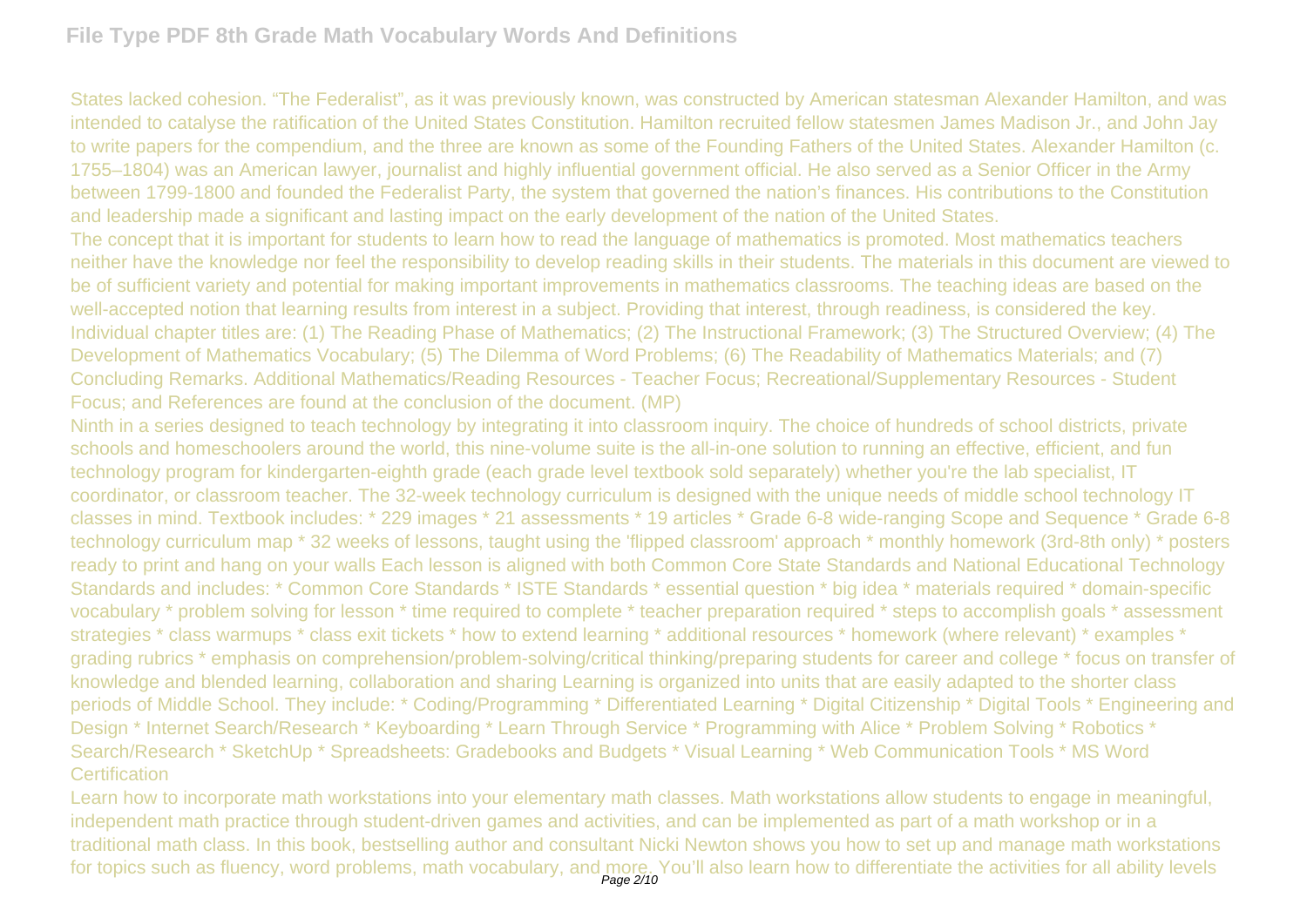and promote rigorous instruction, enabling your students to get the most out of this fun and engaging instructional method. Topics include: Teaching fractions, decimals, measurement, geometry, and more with a variety of tools and hands-on activities; Developing word problems and games to help students gain understanding of difficult mathematical concepts; Using precise mathematical language to encourage clear communication and logical thinking; Evaluating student competency and development with pre-assessments, anecdotals, checklists, and selfreflections; Implementing new technologies to think through, explain, and present mathematical concepts. Each chapter includes a variety of charts, tools, and practice problems that you can use in the classroom immediately, and the strategies can be easily adapted for students at all levels of math fluency across grades 3–5.

These standards provide an invaluable resource for all English language educators and a model for states and districts. They represent a starting point for developing effective and equitable education for ESOL students.

Featuring sample lessons, information on finding age-appropriate materials, and more, this guide helps teachers create thematic units that build literacy skills in students with significant disabilities.

Too often, students who fail a grade or a course receive remediation that ends up widening rather than closing achievement gaps. According to veteran classroom teacher and educational consultant Suzy Pepper Rollins, the true answer to supporting struggling students lies in acceleration. In Learning in the Fast Lane, she lays out a plan of action that teachers can use to immediately move underperforming students in the right direction and differentiate instruction for all learners—even those who excel academically. This essential guide identifies eight high-impact, research-based instructional approaches that will help you \* Make standards and learning goals explicit to students. \* Increase students' vocabulary—a key to their academic success. \* Build students' motivation and self-efficacy so that they become active, optimistic participants in class. \* Provide rich, timely feedback that enables students to improve when it counts. \* Address skill and knowledge gaps within the context of new learning. Students deserve no less than the most effective strategies available. These hands-on, ready-to-implement practices will enable you to provide all students with compelling, rigorous, and engaging learning experiences.

If Students Need to Know It, It's in This Book This book develops the mathematics skills of eighth-graders. It builds skills that will help them succeed in school and on the Virginia Standards of Learning Assessments. Why The Princeton Review? We have more than twenty years of experience helping students master the skills needed to excel on standardized tests. Each year we help more than 2 million students score higher and earn better grades. We Know the Virginia Standards of Learning (SOL) Assessments Our experts at The Princeton Review have analyzed the Virginia SOL Math Assessment, and this book provides the most up-to-date, thoroughly researched practice possible. We break down the test into individual skills to familiarize students with the test's structure, while increasing their overall skill level. We Get Results We know what it takes to succeed in the classroom and on tests. This book includes strategies that are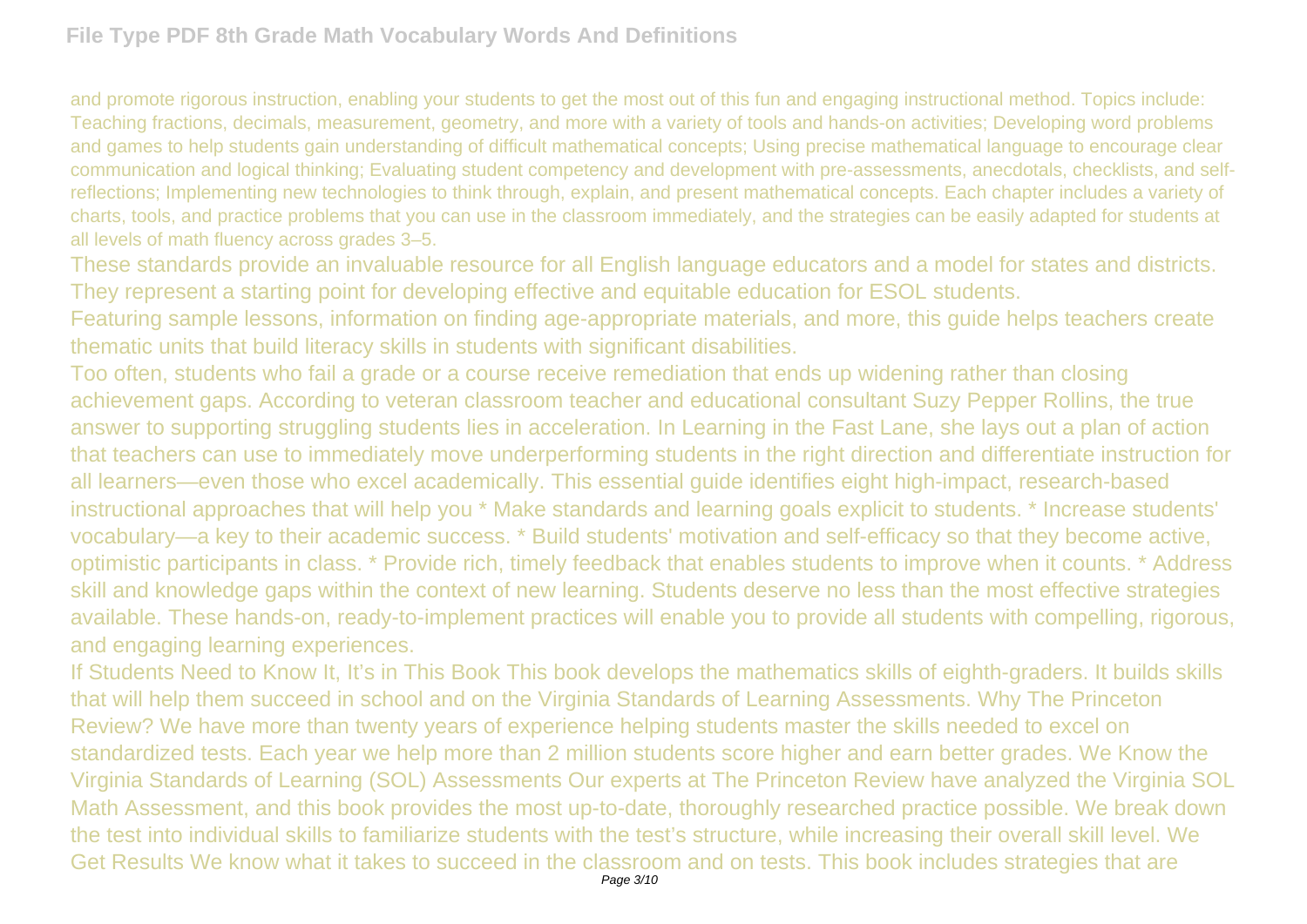proven to improve student performance. We provide ·content review based on Virginia standards and objectives ·detailed lessons, complete with skill-specific activities ·two complete practice Virginia SOL Math Assessments For more information about our other test-preparation products for school and home, call1-800-REVIEW-2or visitk12.princetonreview.com.

Help students put their thinking onto paper with step-by-step strategies that develop concise writing and discussion skills. With Think It, Show It: Mathematics, students in grades 3-8 will learn through guided instruction how to express themselves mathematically, think conceptually, and gain essential critical-thinking skills. Strategy instruction is supported by the included student activities, sentence frames, rubrics, exemplar writing samples, and graphic organizers. People currently live in a digital age in which technology is now a ubiquitous part of society. It has become imperative to develop and maintain a comprehensive understanding of emerging innovations and technologies. Information and Technology Literacy: Concepts, Methodologies, Tools, and Applications is an authoritative reference source for the latest scholarly research on techniques, trends, and opportunities within the areas of digital literacy. Highlighting a wide range of topics and concepts such as social media, professional development, and educational applications, this multi-volume book is ideally designed for academics, technology developers, researchers, students, practitioners, and professionals interested in the importance of understanding technological innovations.

Rich tasks, collaborative work, number talks, problem-based learning, direct instruction…with so many possible approaches, how do we know which ones work the best? In Visible Learning for Mathematics, six acclaimed educators assert it's not about which one—it's about when—and show you how to design high-impact instruction so all students demonstrate more than a year's worth of mathematics learning for a year spent in school. That's a high bar, but with the amazing K-12 framework here, you choose the right approach at the right time, depending upon where learners are within three phases of learning: surface, deep, and transfer. This results in "visible" learning because the effect is tangible. The framework is forged out of current research in mathematics combined with John Hattie's synthesis of more than 15 years of education research involving 300 million students. Chapter by chapter, and equipped with video clips, planning tools, rubrics, and templates, you get the inside track on which instructional strategies to use at each phase of the learning cycle: Surface learning phase: When—through carefully constructed experiences—students explore new concepts and make connections to procedural skills and vocabulary that give shape to developing conceptual understandings. Deep learning phase: When—through the solving of rich high-cognitive tasks and rigorous discussion—students make connections among conceptual ideas, form mathematical generalizations, and apply and practice procedural skills with fluency. Transfer phase: When students can independently think through more complex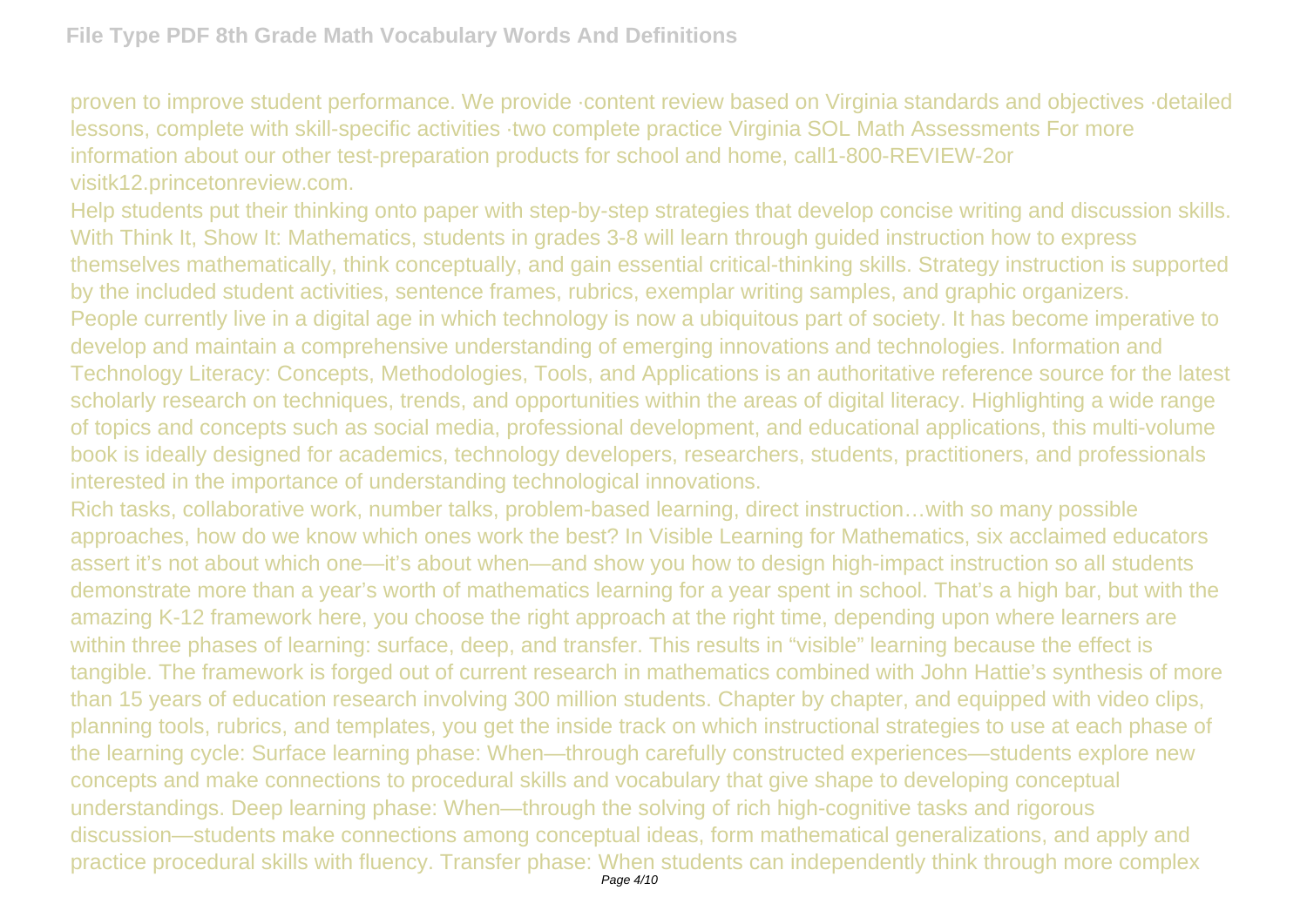mathematics, and can plan, investigate, and elaborate as they apply what they know to new mathematical situations. To equip students for higher-level mathematics learning, we have to be clear about where students are, where they need to go, and what it looks like when they get there. Visible Learning for Math brings about powerful, precision teaching for K-12 through intentionally designed guided, collaborative, and independent learning. Students improve their Tier 2 academic vocabulary using Contemporary's Words to Learn By! The Common Core Standards have recently been adopted in most states across the nation and teachers are in the process of getting to the core of these standards. Teaching to standards is not a new concept; teachers have adapted to new standards every few years for quite some time. And teachers are adaptable, as can be seen in this book. We are writing this book to demonstrate how teachers use research-based strategies to meet Common Core Standards while still focusing on students. Our goal is to help teachers visualize students in action as other teachers describe the implementation of research-based strategies in their own classrooms, show student work samples, and provide reflections of student success in achieving the standards. Many Common Core Standards books focus on the standards, but our approach focuses on strategies that engage the students in the classroom--showing how different teachers at varying grade levels have used the strategies to meet the standards. With this focus, we believe that teachers gain a new and positive perspective on approaching the new standards and see the flexibility of strategies for meeting standards across subject areas. We have examined research on the strategies with the purpose of giving teachers a brief description of why these strategies work before giving actual examples from classrooms. We also work closely with teachers in the public schools and have our finger on the pulse of what is happening in the public schools—one of the current stressors being unpacking the Common Core Standards This book actually focuses on practice. We begin by laying out a rationale in our first chapter---The Core Value(s) of Education. Then, each chapter focuses on a strategy, including 1) a brief description about the research supporting each strategy and 2) several examples from different grade

levels, which include a description of how the strategy was used, student work samples, and a reflection on the use of the strategy. The research descriptions are fairly short because, while we believe professional educators (aka teachers, in this case) should know the research that supports practice, we know they are not typically interested in long diatribes about the research.

Ability grouping. Leveling systems. Streaming. This is the modern way of talking about tracking -- the traditional practice of sorting and selecting students based on test scores and other criteria, and then steering these groups into "the most appropriate" course of study. In 1987, New York's suburban Rockville Centre School District faced the fact that its longstanding tracking system was resulting in unequal educational opportunities and allowing racial and socioeconomic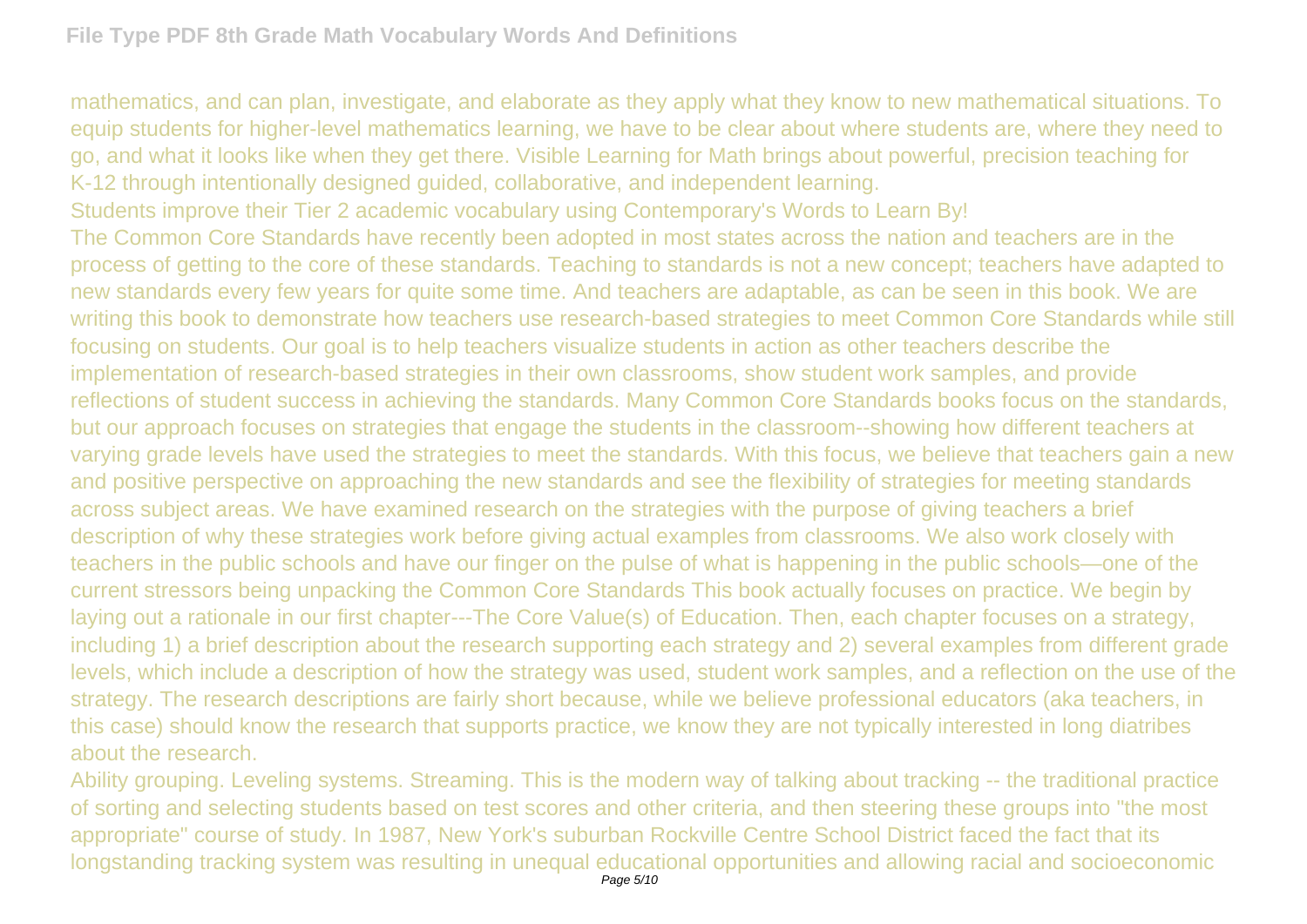stratification of its student population. School leaders embarked on an ambitious program of reform: reexamining beliefs about intelligence, ability, and instruction, and offering all students the opportunity to study a rigorous curriculum in heterogeneous classrooms. In this book, authors Carol Corbett Burris and Delia T. Garrity, veterans of the Rockville Centre School District, offer an experience-based and research-supported argument that detracking--implemented with planning, patience, and persistence--can do in every school district what it did in theirs: raise achievement across the board and dramatically narrow the achievement gap. Their main goal is a practical one: to provide educational leaders with proven strategies for launching, sustaining, and monitoring a successful detracking reform. Here, you'll read \* Why detracking is necessary, the benefits it brings, and how to build support among teachers and parents \* How to revise curriculum to "level-up" instruction \* How to establish a multiyear, personalized professional development program to help teachers address new instructional needs \* How to best support effective teaching and learning in a heterogeneous classroom Detracking for Excellence and Equity outlines a comprehensive approach built on self-reflection, direct action, vigilant supervision, and a set of very clear beliefs: that schools and opportunity matter; that acceleration and enrichment will improve all students' achievement; and that all students deserve access to the best curriculum.

One thousand 8th grade level vocabulary words along with definitions, parts of speech and assignments for synonyms, antonyms and multiple choice quizzes

Offers information on more than six thousand K-12 courses and programs offered through correspondence or electronic delivery systems in the United States.

In Building Academic Vocabulary: Teacher s Manual, Robert J. Marzano and Debra J. Pickering give teachers a practical way to help students master academic vocabulary. Research has shown that when teachers, schools, and districts take a systematic approach to helping students identify and master essential vocabulary and concepts of a given subject area, student comprehension and achievement rises. In the manual, readers will find the following tools: \* A method to help teachers, schools, and districts determine which academic vocabulary terms are most essential for their needs \* A six-step process for direct instruction in subject area vocabulary \* A how-to to help students use the Building Academic Vocabulary: Student Notebook. The six-step method encourages students to learn critical academic vocabulary by connecting these terms to prior knowledge using linguistic and non-linguistic means that further encourage the refinement and deepening of their understanding. \* Suggestions for tailoring academic vocabulary procedures for English Language Learners. \* Samples and blackline masters for a variety of review activities and games that reinforce and refine student understanding of the academic terms and concepts they learn. The book also includes a list of 7, 923 vocabulary terms culled from the national standards documents and other publications, organized into 11 subject areas and 4 grade-level categories. Building Academic Vocabulary: Teacher s Manual puts into practice the research and ideas outlined in Marzano s previous book Building Background Knowledge for Academic Achievement. Using the teacher s<br>Page 6/10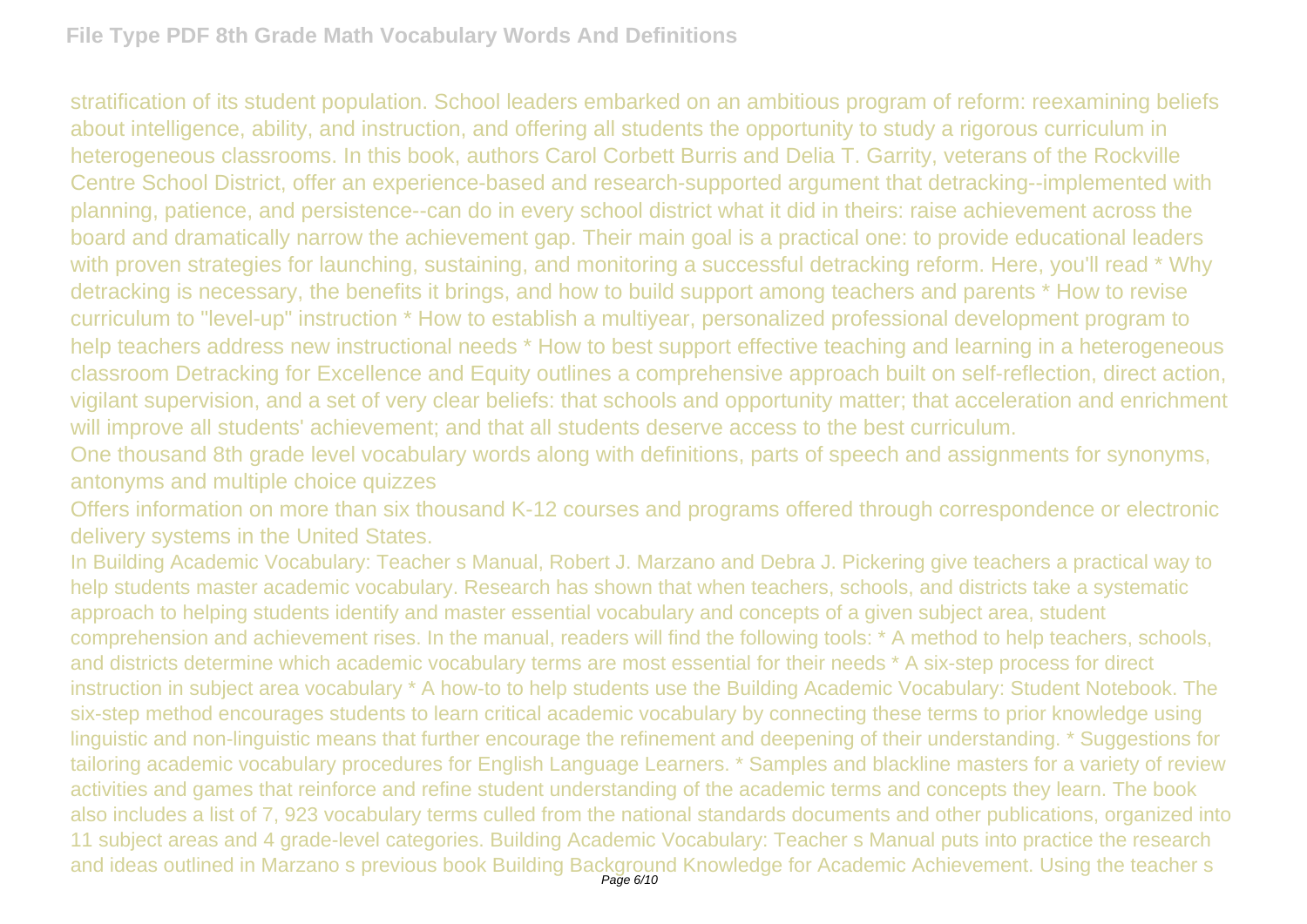manual and vocabulary notebooks, educators can guide students in using tools and activities that will help them deepen their own understanding of critical academic vocabulary--the building blocks for achievement in each discipline.

"Exciting and engaging vocabulary instruction can set students on the path to a lifelong fascination with words. This book provides a research-based framework and practical strategies for vocabulary development with children from the earliest grades through high school. The authors emphasize instruction that offers rich information about words and their uses and enhances students' language comprehension and production. Teachers are guided in selecting words for instruction; developing student-friendly explanations of new words; creating meaningful learning activities; and getting students involved in thinking about, using, and noticing new words both within and outside the classroom. Many concrete examples, sample classroom dialogues, and exercises for teachers bring the material to life. Helpful appendices include suggestions for trade books that help children enlarge their vocabulary and/or have fun with different aspects of words"--

Common Core Math Standards Top Words Grade 7 2014 Supplemental Common Core Math Intervention Envision a cadre of leading scientists and practitioners working collaboratively on a highly focused program of education research that is tightly coupled with practice. Much of the research is carried out in school settings. Research influences educational practice, and the outcomes in practice inform further research efforts. The Strategic Education Research Partnership (SERP) is designed to make this vision a reality. It proposes a large-scale, coherent program of research and development that would put the problems of educational practice at its center, and focus on all stages necessary to influence practice. These include theory testing, the development and evaluation of instructional programs, the study of practice in context, and attention to taking innovations to scale. This book explains the features of SERP and the ways in which it would address the major challenges of linking research and practice. It is a call to mobilize the nation's resources and political will, the power of scientific research, and the expertise of our educators, to create a more effective research and development program for improving student learning. The Sage Handbook of Measurement is a unique methodological resource in which Walford, Viswanathan and Tucker draw together contributions from leading scholars in the social sciences, each of whom has played an important role in advancing the study of measurement over the past 25 years. Each of the contributors offers insights into particular measurement related challenges they have confronted and how they have addressed these. Each chapter focuses on a different aspect of measurement, so that the handbook as a whole covers the full spectrum of core issues related to design, method and analysis within measurement studies. The book emphasises issues such as indicator generation and modification, the nature and conceptual meaning of measurement error, and the day-to-day processes involved in developing and using measures. The Handbook covers the full range of disciplines where measurement studies are common: policy studies; education studies; health studies; and business studies.

Provides teachers with classroom-proven ways to prepare students to be successful math learners by teaching the vocabulary and comprehension skills needed to understand mathematics.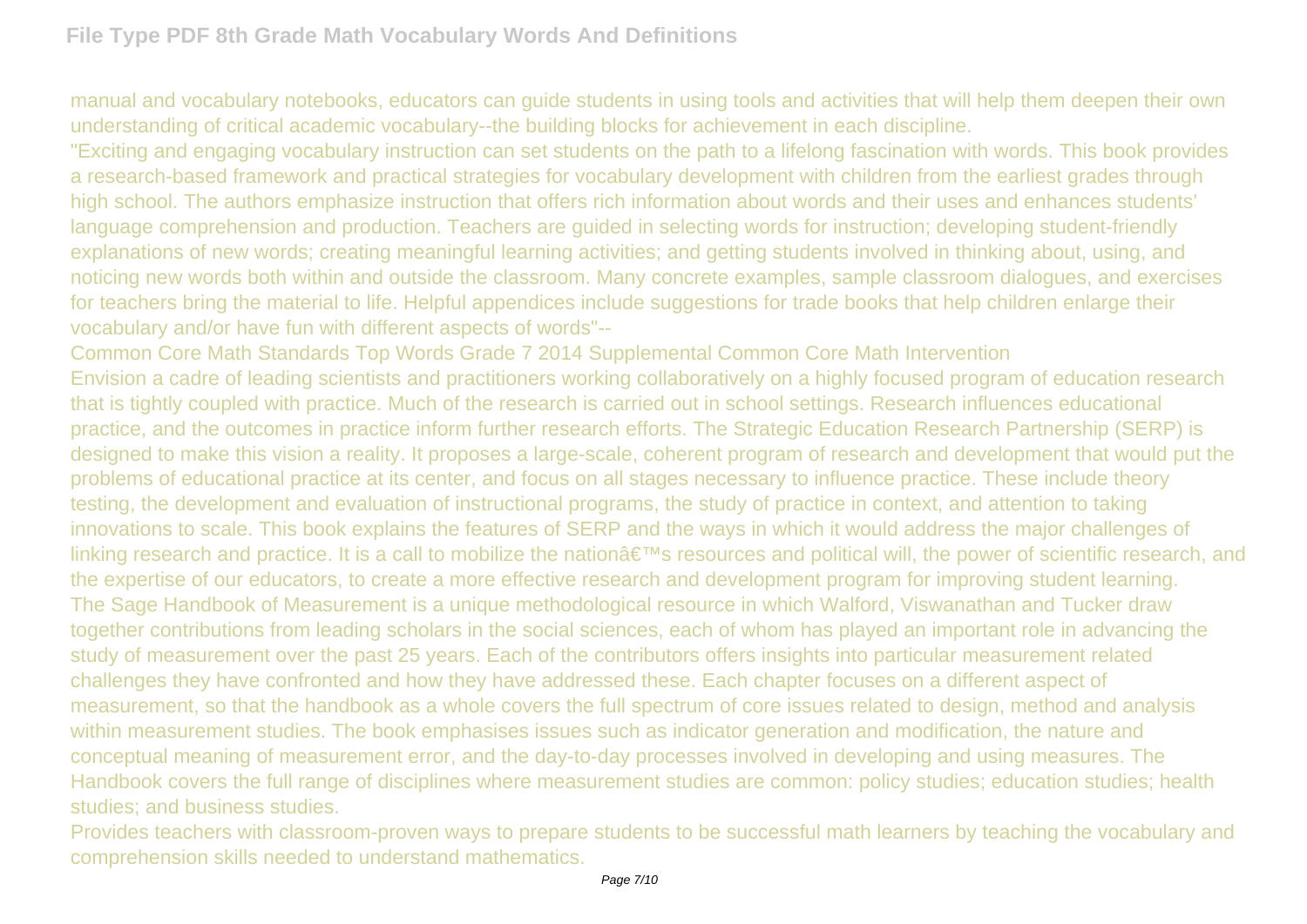Explicit instruction is systematic, direct, engaging, and success oriented--and has been shown to promote achievement for all students. This highly practical and accessible resource gives special and general education teachers the tools to implement explicit instruction in any grade level or content area. The authors are leading experts who provide clear guidelines for identifying key concepts, skills, and routines to teach; designing and delivering effective lessons; and giving students opportunities to practice and master new material. Sample lesson plans, lively examples, and reproducible checklists and teacher worksheets enhance the utility of the volume. Purchasers can also download and print the reproducible materials for repeated use. Video clips demonstrating the approach in real classrooms are available at the authors' website: www.explicitinstruction.org. See also related DVDs from Anita Archer: Golden Principles of Explicit Instruction; Active Participation: Getting Them All Engaged, Elementary Level; and Active Participation: Getting Them All Engaged, Secondary Level

This timely book shows how award-winning secondary schools and districts are successfully using technology and making systemic changes to increase student engagement, improve achievement, and re-invigorate the teaching and learning process. Through in-depth case studies, we see how experienced school and district leaders use technology in curricular, administrative, and analytical ways to meet the needs of 21st-century learners, educators, and communities. These cases reveal important details addressed by the leadership of these schools and districts that go beyond what they did with technology to include changes in school culture, curriculum and teaching, uses of assessment data, financial considerations, infrastructure, and involvement with the community. Book Features: Successful models from schools/districts experienced with using technology as a lever for school improvement.Case studies from diverse schools/districts across the country that show "what works" and "how it works."A cross-case analysis that makes it easy to compare individual schools and identify common practices. Barbara B. Levin is a Professor in the Department of Teacher Education and Higher Education and Director of the Teachers Academy at the University of North Carolina at Greensboro. Lynne Schrum is Dean, College of Education and Human Services, West Virginia University. "Barbara B. Levin and Lynne Schrum offer their readers the distinct advantage of compressing into a single volume what it took me decades to learn. They not only present the big ideas of effective school leadership, but bring them alive through case studies that illustrate how those ideas manifest themselves in leaders' day-to-day behaviors. . . . I encourage you to use the ideas and practices you find here to leverage technology to create schools in which all students and adults thrive." —From the Foreword by Dennis Sparks, Emeritus Executive Director, National Staff Development Council (Learning Forward) Prepublication Reviews: "In Leading Technology-Rich Schools, the authors present a fascinating and exciting set of case studies that provide great insight into the ways leaders can support high-level innovation in schools.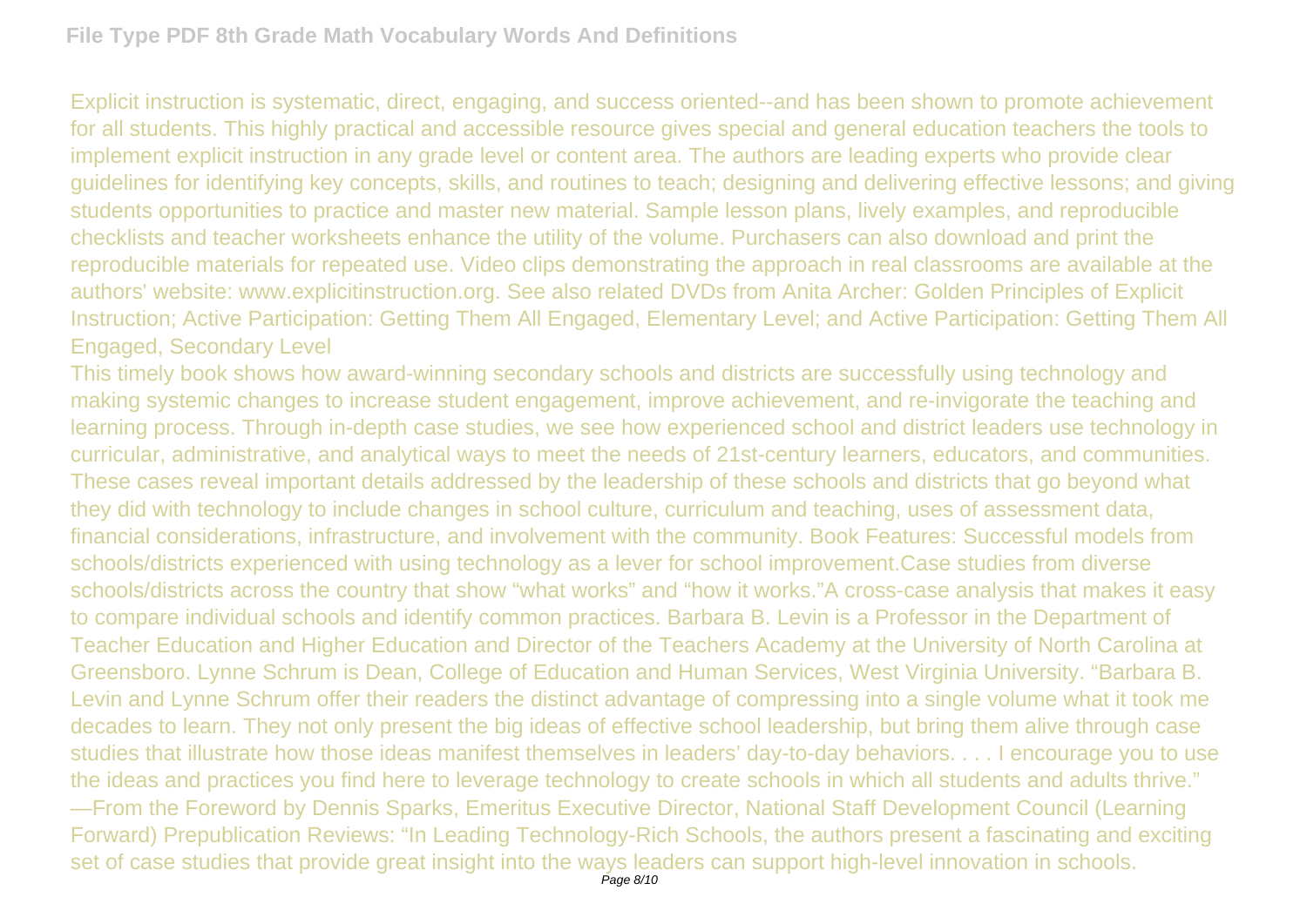Importantly, their focus is on technology that enhances learning and teaching, rather than technology as an expensive school ornament. A must-read for those who study and practice educational leadership." —Jeffrey S. Brooks, Associate Professor and Educational Leadership Program Coordinator, School of Education, Iowa State University, author of Black School, White School: Racism and Educational (Mis)leadership "This book is a precious gift for the vast majority of administrators who desperately need concrete examples of how to create, facilitate, and sustain technology-infused learning environments." —Scott McLeod, Associate Professor and Founding Director, CASTLE, University of Kentucky "These rich illustrations of technology leadership in secondary schools show how a number of complex variables must come together to produce the key outcome of positioning educational technology as a support to teaching and learning. Examples of leadership practices that coordinate team members for interdependent work and invite teachers' involvement should prove to be a valuable resource to practitioners and also provide insight to policymakers for how they can create supportive conditions for such work." —Sara Dexter, Associate Professor, Department of Leadership, Foundations, and Policy, Curry School of Education, University of Virginia "Leading Technology-Rich Schools is a key advance in understanding how technology can best be integrated in today's schools. These case studies of effective practice are sure to become required reading for those in leadership positions who are using technology for school improvement." —Glen L. Bull, Samuel Braley Gray Professor of Education, Curry School of Education, University of Virginia "The rubber meets the road in this well-researched book with detailed stories of exemplary schools and school leaders that have leveraged technology as a key tool to make significant reforms stick. Through these vivid case studies, Levin and Schrum illuminate a dynamic and complex set of lessons learned to help all school leaders undertake transformations of their schools." —L. Michael Golden, CEO, Educurious

The Common Core State Standards present unique demands on students' ability to learn vocabulary and teachers' ability to teach it. The authors address these challenges in this resource. Work toward the creation of a successful vocabulary program, guided by both academic and content-area terms taken directly from the mathematics and English language arts standards.

How do you ensure that your co-teaching strategies make the most of the time that you and your co-teaching partner have in the classroom? The answer is co-planning, which will dramatically and efficiently increase the effectiveness of your instruction. In Co-Planning for Co-Teaching, author Gloria Lodato Wilson presents time-saving routines for general and special education teachers that will increase the active roles of each co-teacher and intensify instruction for students. Useful for co-teachers, administrators supervising co-teachers, and pre-service teachers, this book outlines how to eliminate the frustration and barriers often associated with co-planning, how to maintain the rigor of the coursework, how